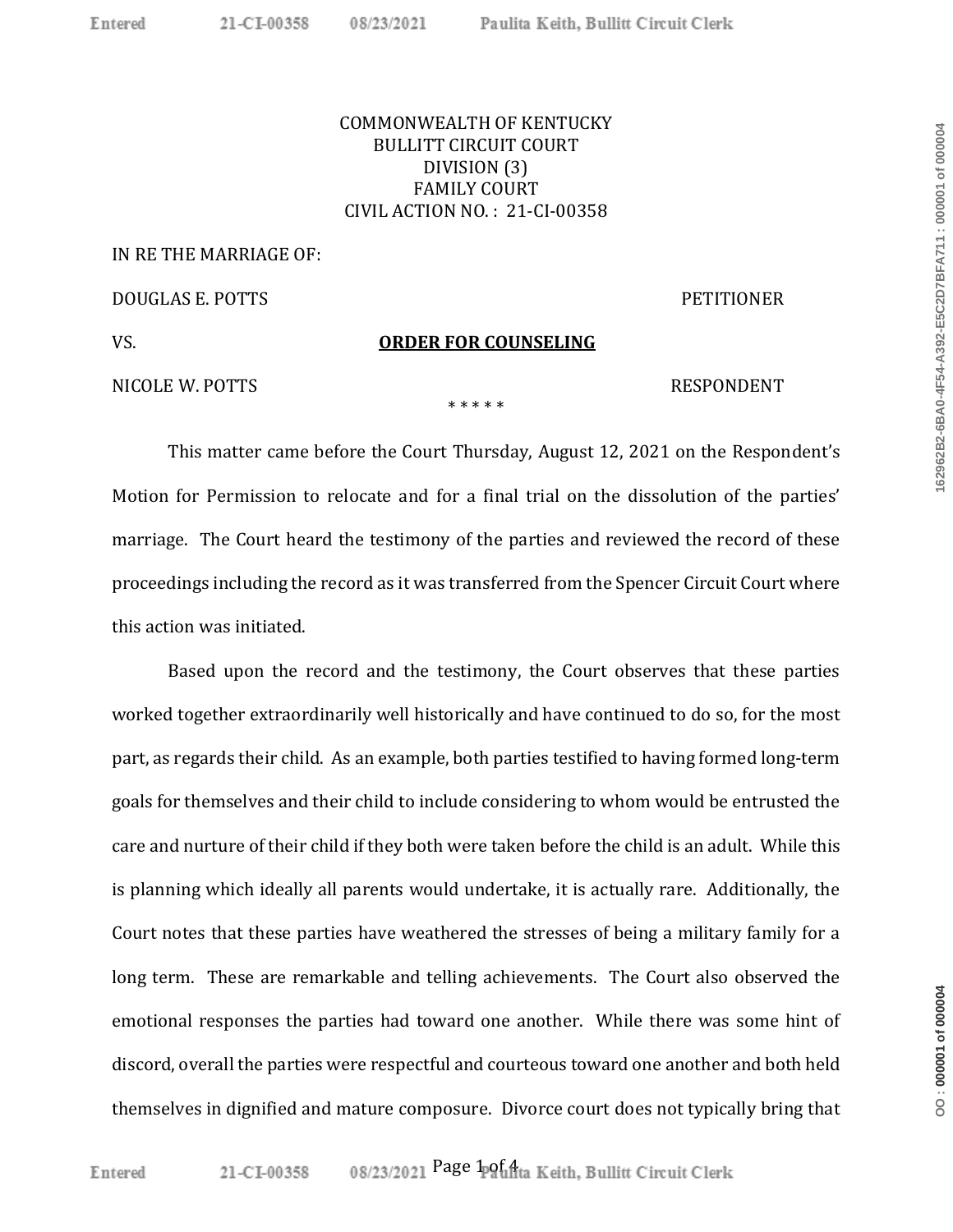demeanor out in its participants. Before entering a decree of dissolution, the Court is **required** by KRS 403.170 to make a finding that the marriage is irretrievably broken and in the Commonwealth of Kentucky such irretrievable break down is the sole basis for dissolution. However, KRS 403.110 also compels the Court to liberally construe all chapters of KRS 403 so as to "strengthen and preserve the integrity of marriage and to safeguard family relationships". While it is highly unusual, in this instance, the Court cannot make the finding at this time that **this marriage** is irretrievably broken based upon the testimony and evidence before it. Frankly, the Court observes these parties to be two people who have lost the ability to communicate with one another about their emotional relationship and, perhaps, have let their pride become a wall between them.

Further, the Respondent is seeking permission from the Court to relocate to another state and at such a distance that a shared parenting time schedule is near impossible to equalize as is required by the presumptions of KRS 403.270. Nothing the Court has taken into evidence clearly overcomes the presumption. The Respondent testified that if she is not granted primary residency of the child she will not relocate. The Petitioner has testified that if he is not granted primary residency of the child but the Court permits the Respondent to do so with the child he will not relocate to be nearer the child. She further testified that she does not intend to relocate (if the Court grants her primary residency) until the end of the current school year. Thus there is no immediate detriment to the parties for the Court to hold in abeyance a decision on the Respondent's Motion and additional effort by the parties to address the underlying causes of the separation will certainly safeguard the family relationships as between parents and child.

The Court being sufficiently advised;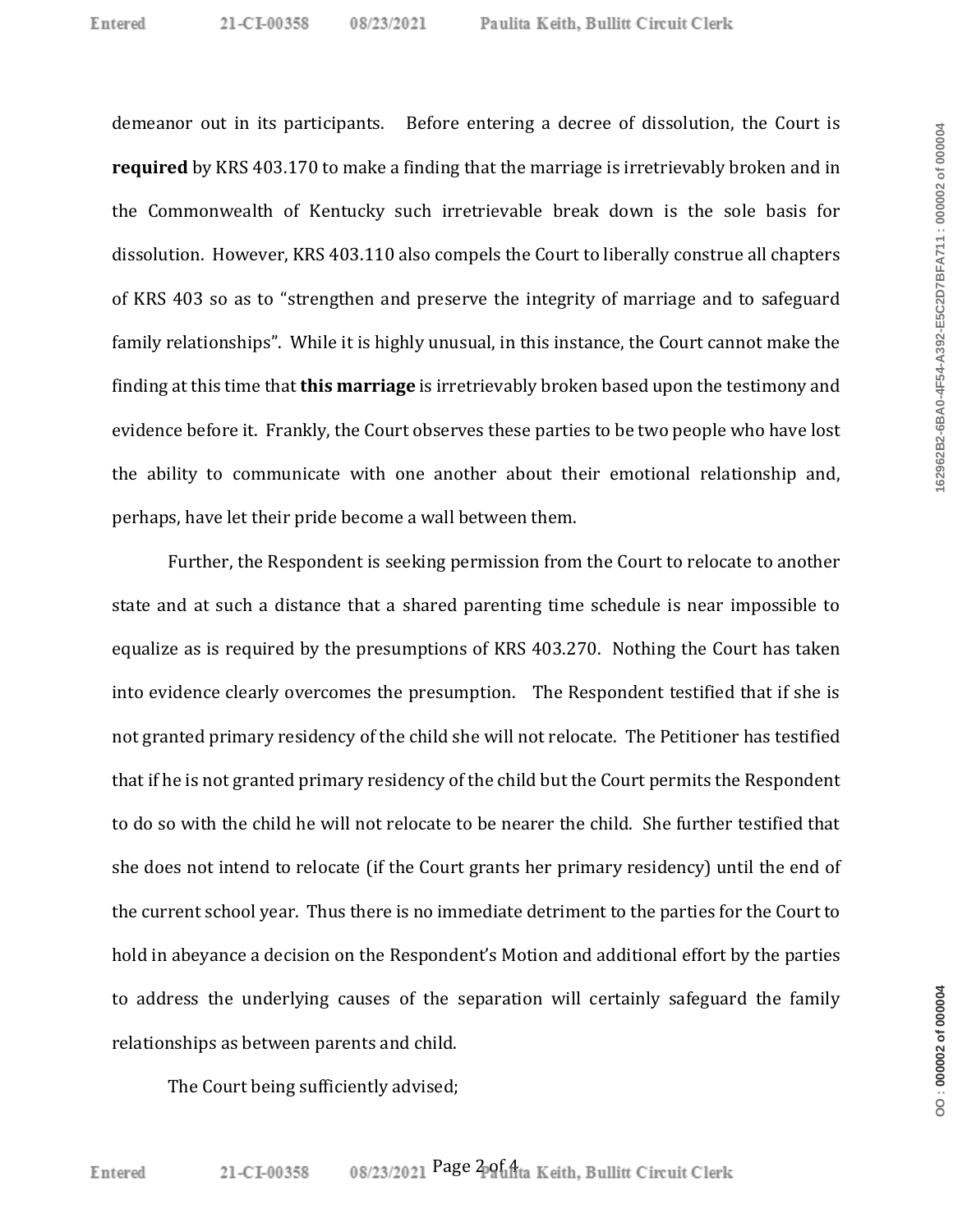**IT IS HEREBY ORDERED** pursuant to KRS 403.170 that this matter be and is continued to Monday, October 18, 2021 at 10:30 AM for a Case Management Conference. In the interim, the Court suggests to the parties that they seek counseling to determine if the issues that motivated the filing of the Petition for Dissolution may be resolved without ending the marriage. The Court orders that the parties shall each file into the record of this action, no later than October 14, 2021, an affidavit which states whether or not the party cooperated to seek counseling, participated openly and honestly in counseling to determine whether reconciliation of the marriage is achievable, and whether the party is willing to continue in counseling. Given the time frame and the dearth of counseling resources the Court suggests the parties explore on-line resources in addition to traditional counseling resources.

**IT IS FURTHER ORDERED** that neither party shall introduce the child to any dating interest until this action is finalized or speak to the child about such person or relationship or permit any third party to do so. If the child has already been introduced to such person(s), going forward from the date of this order until the matter is finally resolved any contact between the child and such person(s) shall cease. The Court notes that these parties give the impression that each is devoted to working through their personal conflict in ways that reduce the negative effects of the situation on the child. The Court respects the effort the parties have demonstrated in that regard and encourages the parties to continue to do so.



HON. MONICA K. MEREDITH, JUDGE BULLITT CIRCUIT COURT, DIVISION 3 FAMILY COURT

OO: 000003 of 000004